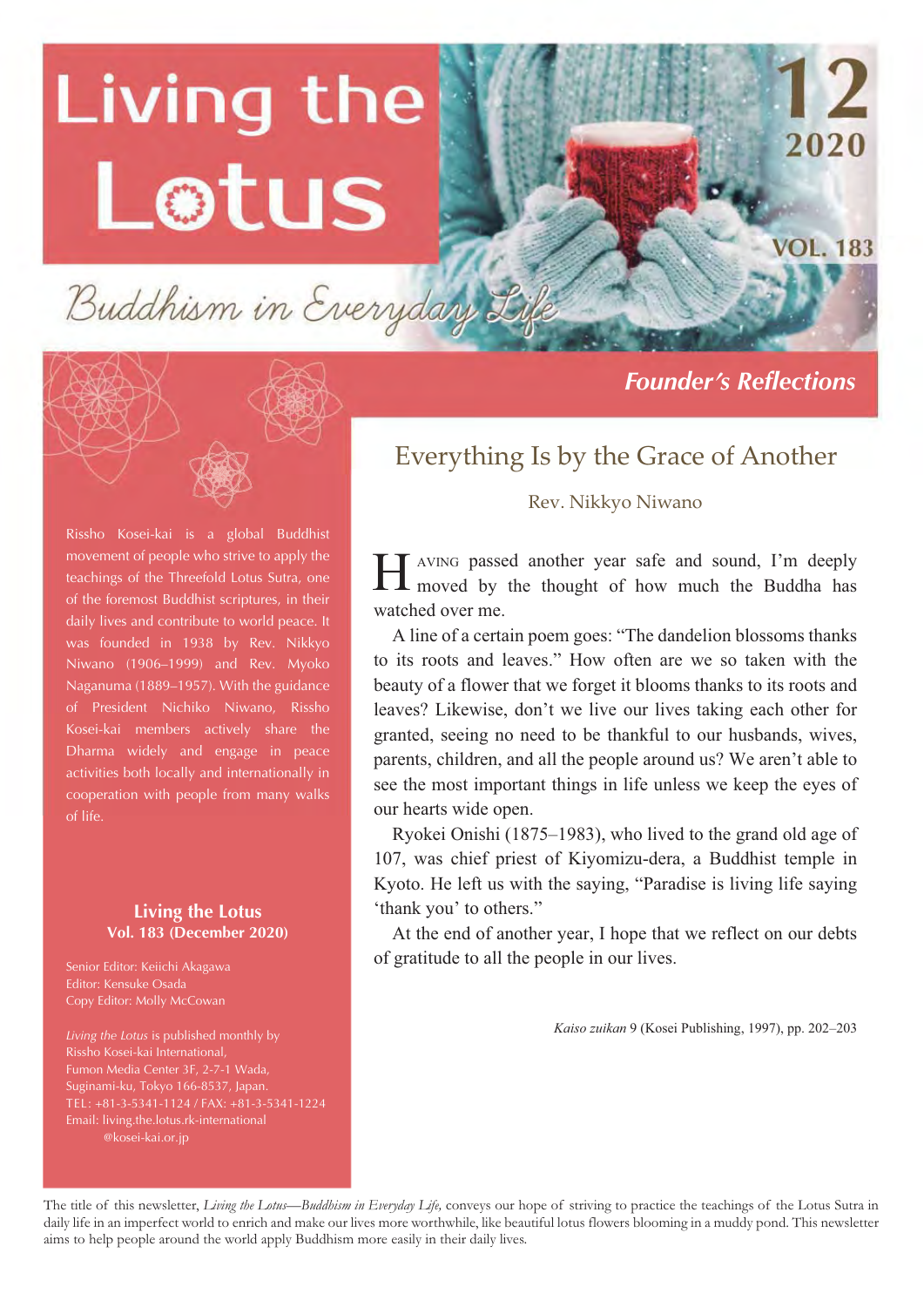

### *President's Message*

### Living Each Day Refreshed

Rev. Nichiko Niwano President of Rissho Kosei-kai

#### "This Is the Place of the Way"

This year, we were all forced to change our lifestyles due to the effects of the new coronavirus.

Some of you may have been infected with the virus or lost someone close to you. I'm not alone in praying that the physical and psychological pain of the many affected people, along with the collective anxiety about this disease, will disappear as soon as possible.

No matter how our lifestyles change, however, there are some things we should never forget.

As the Buddhist scholar Shobun Kubota (1896–1986) said, "For people who are living their faith in the Lotus Sutra, no matter what kind of place they are living in, that is the place of the Way" because "practicing and mastering the Lotus Sutra takes place in the midst of our daily lives."

Even if you've felt anxious or afraid during this coronavirus pandemic, have you remembered to be considerate in your interactions with people? Have you been able to understand the attitudes of those who have different opinions and accept them gently and flexibly? For us, "this is the place of the Way," and therefore, each and every encounter in our daily life presents us with an opportunity for spiritual diligence.

#### When Your Mind Is Pure

Chapter 19 of the Lotus Sutra, "The Merits of the Teachers of the Dharma," describes how—through their attitude toward life and their daily words and actions—people who practice and broadly share the teachings of the Lotus Sutra purify their six sense faculties (eyes, ears, nose, tongue, body, and mind).

In Japan, we often chant the phrase "rokkon shojo" while climbing a mountain; this translates to "purify the six sense faculties." As we head toward the summit, surrounded by the beauty of nature and breathing fresh air, our bodies and minds are washed clean. The mysterious spiritual energy emitted by the mountain itself and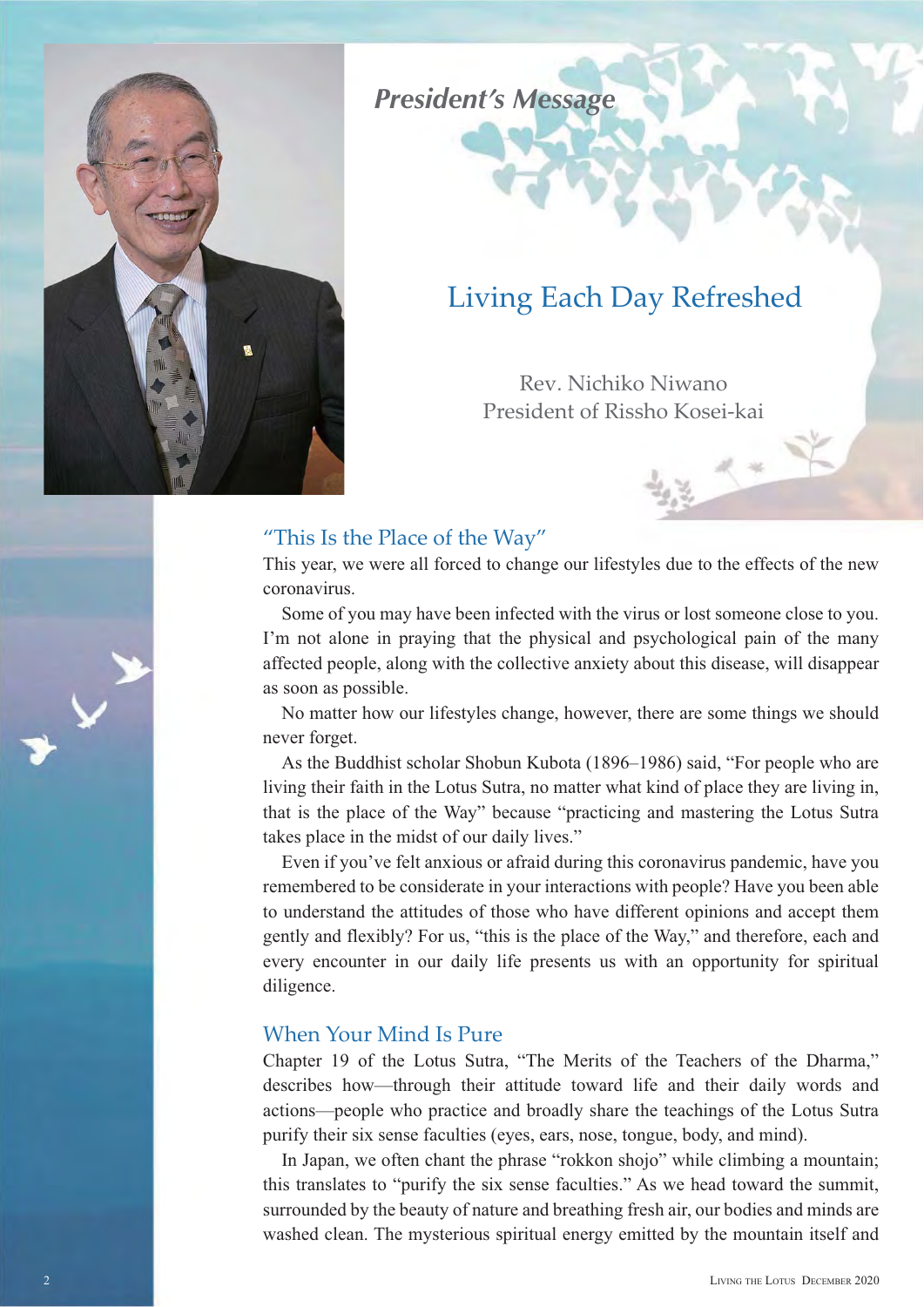#### *President's Message*

the workings of the gods and the buddhas presiding over it sharpen and cleanse our senses and help us return to our original, untarnished minds.

Even without climbing a mountain, however, we have methods to accept whatever happens calmly and live each day refreshed, with a pure mind. One method is to practice "this is the place of the Way."

To do this, focus on seeing the good in people—do not give in to the feelings that may make you look for the bad. Accept everything with relish. Make sutra recitation a natural habit, and when you see someone, put your hands together respectfully before them without thinking about it. When you become able to spontaneously perform such practices, with a pure mind, you will be leading a harmonious daily life, won't you?

My teacher, Yukio Sakamoto, said that "our daily life is, in itself, our practice of the Buddha Way. At the same time, it is where the work and the deeds of the Buddha are done—that is, the action by which the Buddha liberates living beings." In other words, while our day-to-day diligence continues to grow, it is also liberating us so we are always experiencing the refreshing happiness of a carefree mind.

This passage from "The Merits of the Teachers of the Dharma" shows what I've discussed so far: "The upholders of this Dharma Flower Sutra / Will attain such a purified sense faculty of thinking that, / Even without reaching a state of nondefilement, / They will have characteristics like these. / These people who uphold this sutra / Will steadfastly abide in a state of wonder, / Rejoiced in, loved, / And revered by all living beings."

What's more, the person the Buddha is talking to here is the Bodhisattva Ever Diligent. My personal interpretation of this is that the Buddha is encouraging us to be bodhisattvas who never forget to show compassion, kindness, and warmth for anyone—anytime, anywhere.

As the end of the year draws near, every home will undergo a thorough spring cleaning. But in order to welcome the new year with a refreshed feeling, we need to do a spring cleaning of our minds. When you look back on this year, what encouraging words of the Buddha's inspired you?

From *Kosei*, December 2020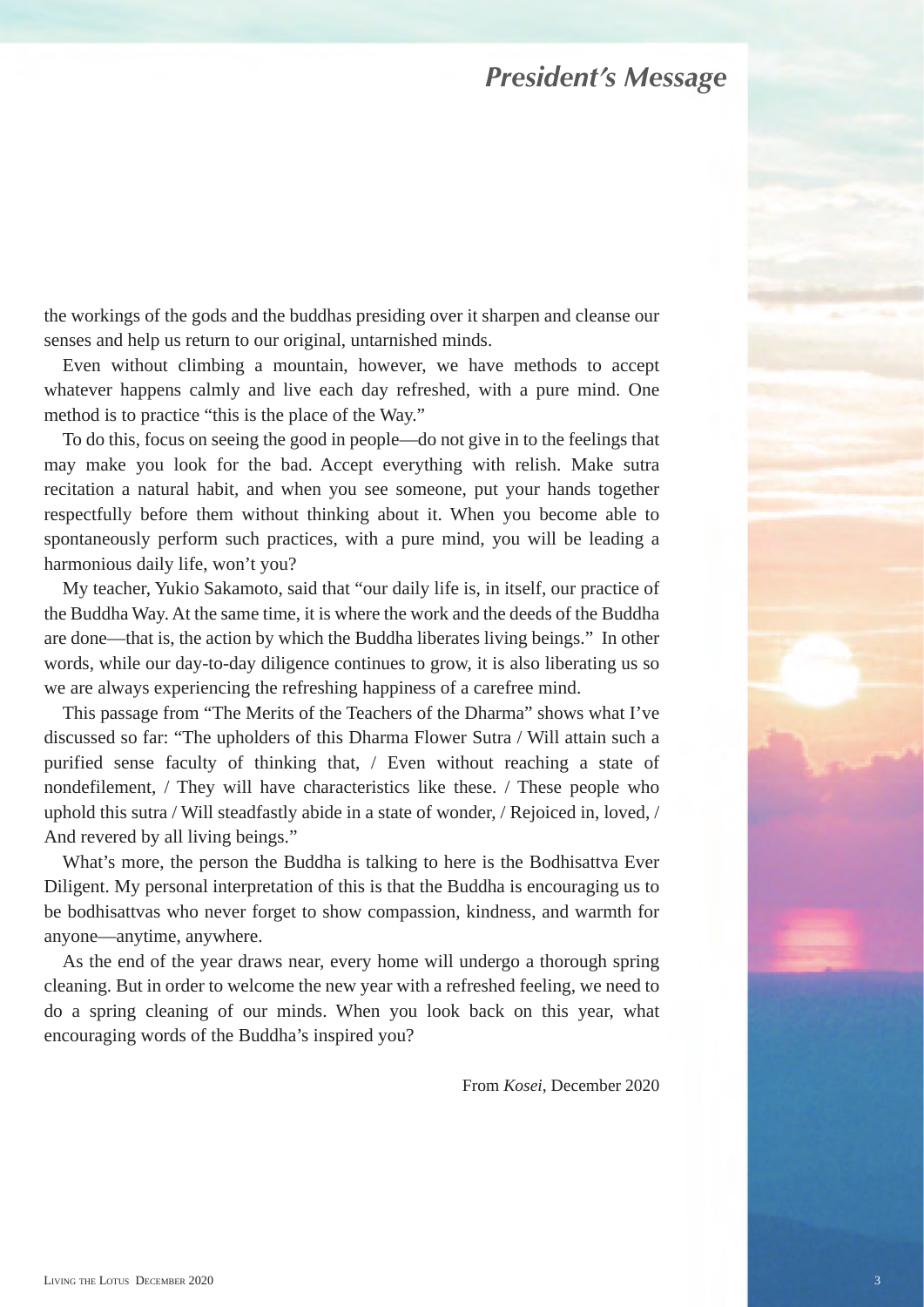## **Spiritual Journey**



Rafael Diego de Serrão Morales Rissho Kosei-kai of Brazil

*This Dharma Journey talk was delivered at Rissho Kosei-kai of Brazil on February 16, 2020, during the ceremony commemorating Shakyamuni's entrance to nirvana.*

ELLO, everyone. My name is Rafael Diego de Serrão Morales. I have a doctorate in sociology and now work as a coordinator of welfare projects. H

My encounter with Rissho Kosei-kai was in 2012, when a friend invited me to the Brazil Dharma Center. My friend has since drawn away from the Buddha's teachings, but I've continued to come to the Dharma center.

I was born in a Catholic family and I went to the church until the age of thirteen. There was something in the teachings of the Catholic church that I couldn't fully agree with, however, and I began to attend the church less and less. I had opportunities to study other religious faiths after that, but I didn't have any special interest in them. But, since I was always interested in Buddhism, when I got to know Rissho Kosei-kai, I was impressed with its teachings and decided to become a member.

I tend to be shy and I'm not good at presenting myself. I don't like talking about myself or my life because I worry about how people will think of me and I'm afraid of being criticized. Talking in front of people like this is not easy for me. However, when Ms. Hiromi Sasaki invited me to speak about my spiritual journey, I thought it would be a good opportunity to challenge my weakness, and I decided to accept her offer with gratitude.

The first thing I learned about Rissho Kosei-kai after joining the Brazil Dharma Center was that people here revere everything about you and accept you entirely—not just your positive aspects. We meet all kinds of people in our daily lives; sometimes these people are self-centered or arrogant, hard thres these people are served and a morality, that a metal of *Mr. Morales delivers his Dharma Journey talk at Rissho Kosei-kai of* to get along with, or they throw harsh words at us. *Brazil.* 

But the members of the Brazil Dharma Center accept everyone without criticizing them. I was impressed with their warmth and open-mindedness, and I am truly grateful that I could become a member of this wonderful sangha.

As I saw the sangha members accept others as they are, I began to think that I should put what I learned from them into practice, and I made it my goal to become able to understand other people's feelings without criticism. I can't always do this, however, and sometimes I become critical of people who are unfriendly to me. But I will never give up this goal and my continued practice of the teachings.

I have learned a lot from practicing Rissho Kosei-kai's teachings. Today, I would like to share one specific lesson.



*Brazil.*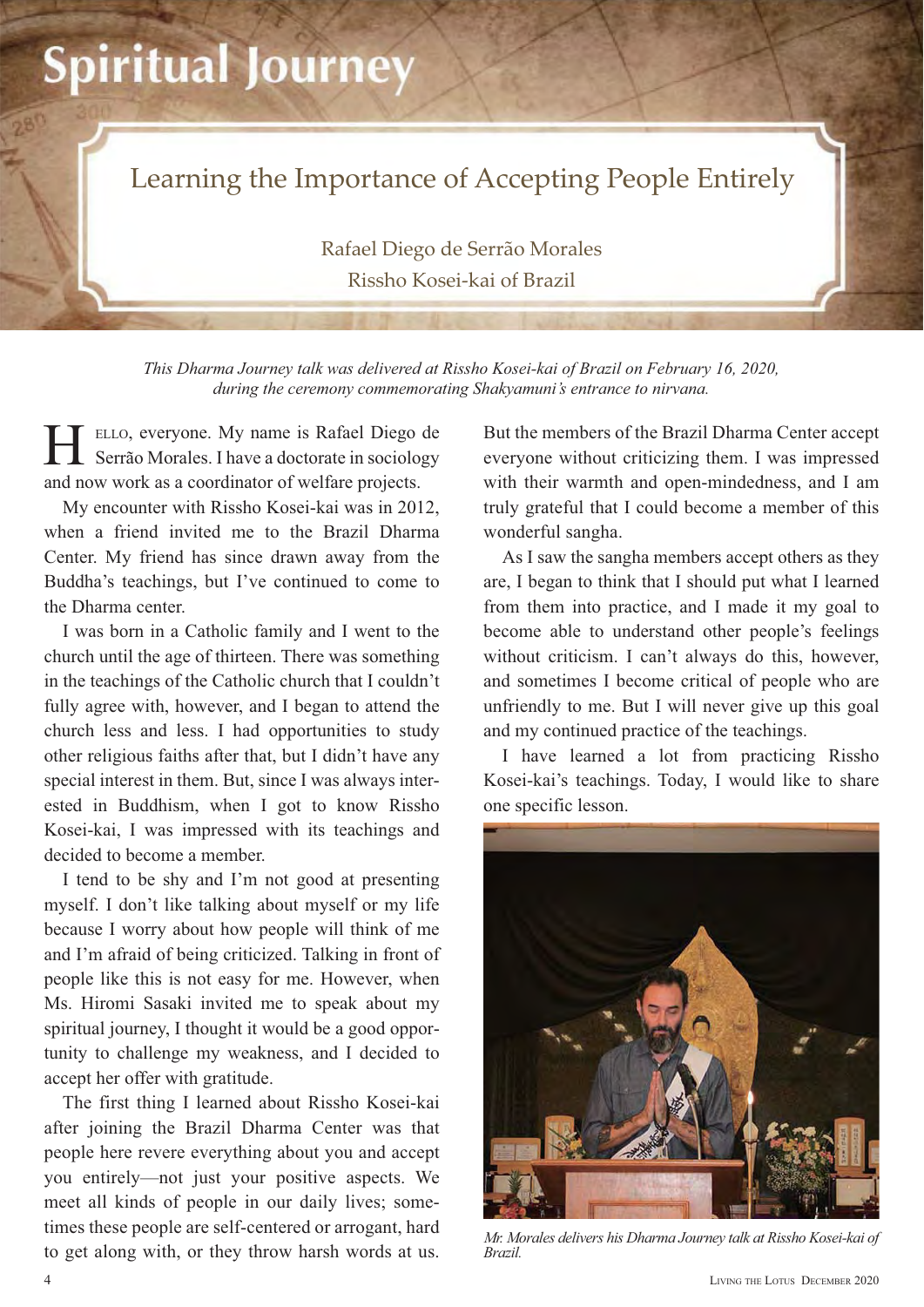## **Spiritual Journey**

I like bicycling, and I always ride my bike to the Dharma center. Some of you may have noticed that I'm often a bit sweaty when I arrive, because of my ride. One Sunday two years ago, I woke up early and thought, "Today is my birthday. I won't bike to the Dharma center today. I think everyone will congratulate me, so I should wear nicer clothes and use the subway. It will be a shame if I'm sweating all over!"

I changed into clothes that were better than usual and left home, arriving at the Dharma center twenty minutes before sutra recitation began. When I entered the hall, I saw Ms. Sasaki, who looked like she was in a hurry. As soon as she spotted me, she said, "Good morning, Rafael. Could I ask you to clean the lobby?" I said yes and grabbed a bucket, a wiping cloth, and a mop, and I started wiping the floor. But as I was cleaning, I felt sad and frustrated, thinking to myself, "Today I came in better clothes because it's my birthday. Why do I have to do this?"

I finished cleaning right before sutra recitation began. No one seemed to know it was my birthday, so I didn't receive birthday wishes from anyone.

On my way home, I reflected on what had happened during the day and looked deeply into my mind. I was disappointed because nobody had given me birthday wishes. But, I realized, I had only been thinking about myself that day. I had received a lot of valuable insights from the sangha of the Brazil Dharma Center. But I had always been receiving—I hadn't given anything back.

When I realized this, I began to feel that cleaning the lobby on my birthday had been an invaluable opportunity to pay back, even a little, my debt of gratitude owed to the sangha. Cleaning the lobby was a priceless birthday present that the Buddha prepared to help me remove my self-centered mind and become more considerate of others.

Furthermore, I am glad to report to you that I've been putting what I've learned from Rissho Kosei-kai into practice in my job. For the past year, I lived in Roraima, the northernmost state of Brazil, working as a coordinator of several social projects that support the Venezuelan refugees who live in camps there. The political and social situations in Venezuela have deteriorated, and the country's economy is in a state of collapse. Because of hyperinflation, bank deposits and cash are no better than scrap paper, and people cannot obtain the necessities of life. Job availability has worsened and people can't find a place to work. A Venezuelan man told me that millions of people had fled the country.

During my stay, more than one thousand refugees were living in the camps, with one small tent allocated to each family. The people were in a state of tension and anxiety, unable to picture their future. They were forced to live inconvenient lives that were far from comfort, as there was a limit to what we could do to support them materially. While I was interacting with the refugees, I realized what they needed most was someone who would listen to them and share their feelings. For those of us who work in the camps as project staff, this means to never forget to show compassion, and to accept the refugees in their entirety. I've learned this important mindset from the members of the Brazil Dharma Center, who never criticized my shortcomings and who accepted me as a whole person. Now, on my part, I'm going to bring this approach into my interactions with the refugees who have gone through enormous pain and struggle before reaching Roraima. I will try my best to accept them in their entirety.

I pledge my continued dedication to the practice of the Dharma by keeping in mind the importance of seeing things as they are and accepting people fully.

The Eternal Buddha Shakyamuni, Founder Nikkyo Niwano, thank you very much.

President Nichiko Niwano, thank you very much. Everyone in the sangha, thank you very much.



*Mr. Morales joins an online Sunday service.*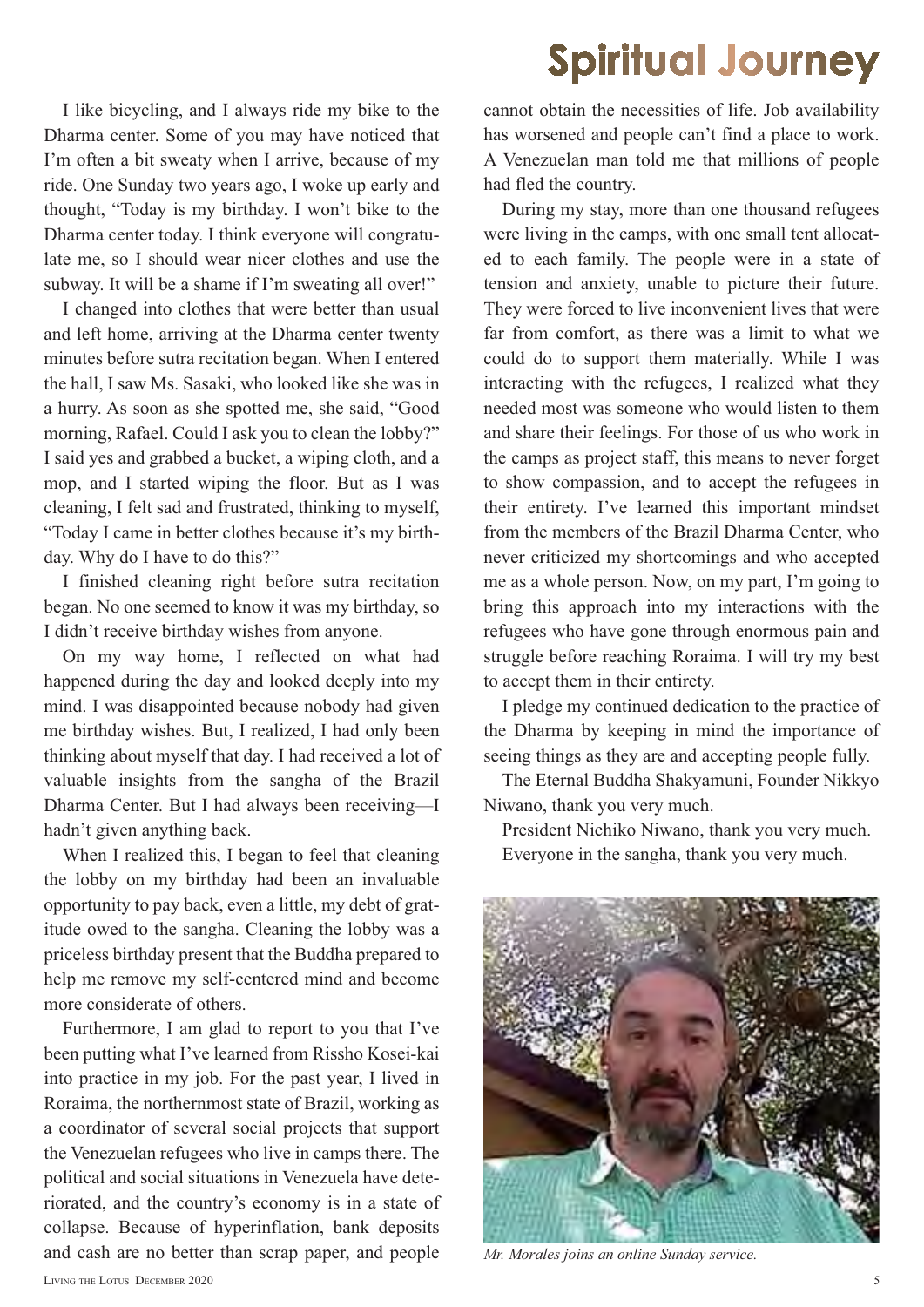## **The Threefold Lotus Sutra: A Summary and Key Points for Each Chapter**

 $Rev. Nikkvo Niwano<sup>†</sup>$ 

#### The Sutra of the Lotus Flower of the Wondrous Dharma **Chapter 20 The Bodhisattva Never Unworthy of Respect**



The great root of human unhappiness is the mistaken idea or illusion that the physical body is the self. As long as this illusion exists, care for the physical body comes before all else, and one's first thought is always for its satisfaction. Other people become secondary, and with so many acting in this way, we take from each other and The Single, Repeated Practice of Revering Buddha-Nature in Others

push each other around. The result is endless unease, anxiety, and pain.

If humanity is to be rescued and society is to be at peace, this illusion must be destroyed and replaced by an awareness of the buddha-nature in all people. Certainly it's desirable to try to make people "better" by regulating their attitude and everyday conduct, teaching them to do what is right, but this method alone will never be effective. Only when a person awakens to the truth of buddha-nature will their urge to do wrong disappear, for an awakened individual is incapable of doing what is ugly or shameful.

Such an awakening does not stop with the individual, however—the person also awakens to the basic truth that all people possess buddha-nature and are caused to live by the Original Buddha. Thus, out of a sense of brotherhood and sisterhood, people become able to live in harmony.

This chapter illustrates this principle by relating the history of a bodhisattva of the ancient past: the Bodhisattva Never Unworthy of Respect. By the single, repeated act of revering the buddha-nature in others, Never Unworthy of Respect achieved the enlightenment of a buddha and brought numerous others to that same enlightenment.

Whenever he came across people, this bodhisattva made a deep bow of respect toward them and praised them with the words, "I could never find you unworthy of respect because you are all destined to become buddhas." Put simply, he saw straight through to others' buddha-nature. But people did not understand him, and they took his words as an insult. They pelted him with stones and struck him with sticks. However, even as he escaped from them, Never Unworthy of Respect would still loudly exclaim from a distance, "I could never find you unworthy of respect, as all of you will become buddhas."

Through his steadfast practice of this one act, Bodhisattva Never Unworthy of Respect was able, as death was near, to perceive the universal truth set forth in the Lotus Sutra and gain awareness of the buddha-nature intrinsic to every human being. He expounded this truth throughout his countless rebirths, and at last he attained the Buddha Way.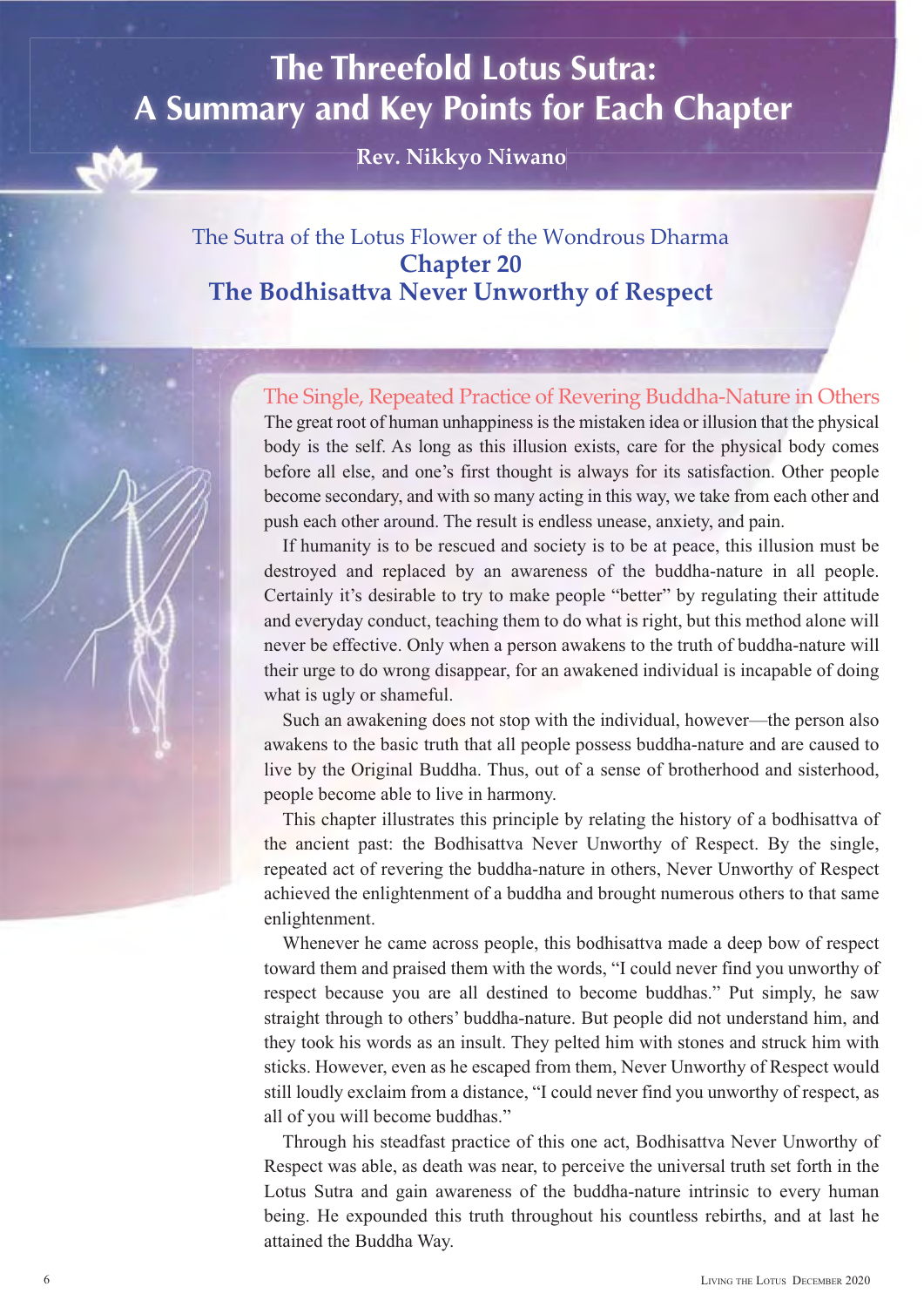It is made plain here that this bodhisattva was none other than Shakyamuni himself in a previous life. In other words, Shakyamuni himself became the Buddha through his awareness of the buddha-nature of all human beings and his sustained efforts to reveal it.

#### Expounding the Teaching Is Also Important

The Bodhisattva Never Unworthy of Respect's practice began simply as a way to revere the buddha-nature in others, but when these others finally became aware of their buddha-nature, he began to teach this truth as doctrine. We ourselves must watch and learn from this. We must move beyond recognizing and revering the buddha-nature in others to expounding the doctrine of the truth in the Lotus Sutra in order to help all people realize and reveal their buddha-nature. From this active effort, each individual's understanding will be deepened and the world will be made a better place.

#### Persistent Effort

Like the Bodhisattva Never Unworthy of Respect, we must continue this effort earnestly with unchanging faith. We cannot give up and throw in the towel because we may despair at the hopeless state of the world. Neither oneself nor the world will be liberated this way.

Buddha-nature in every human being is everlasting and imperishable, so we must continue this great work with firm determination, through countless births and deaths. This is yet another lesson we can learn from the example of the Bodhisattva Never Unworthy of Respect.

This is an English translation of text that originally appeared in Japanese in *Hokke sanbu kyo: Kaku hon no aramashi to yoten,* by Rev. Nikkyo Niwano, the founder of Rissho Kosei-kai (Kosei Publishing, 1991 [revised edition, 2016], pp. 188–92).



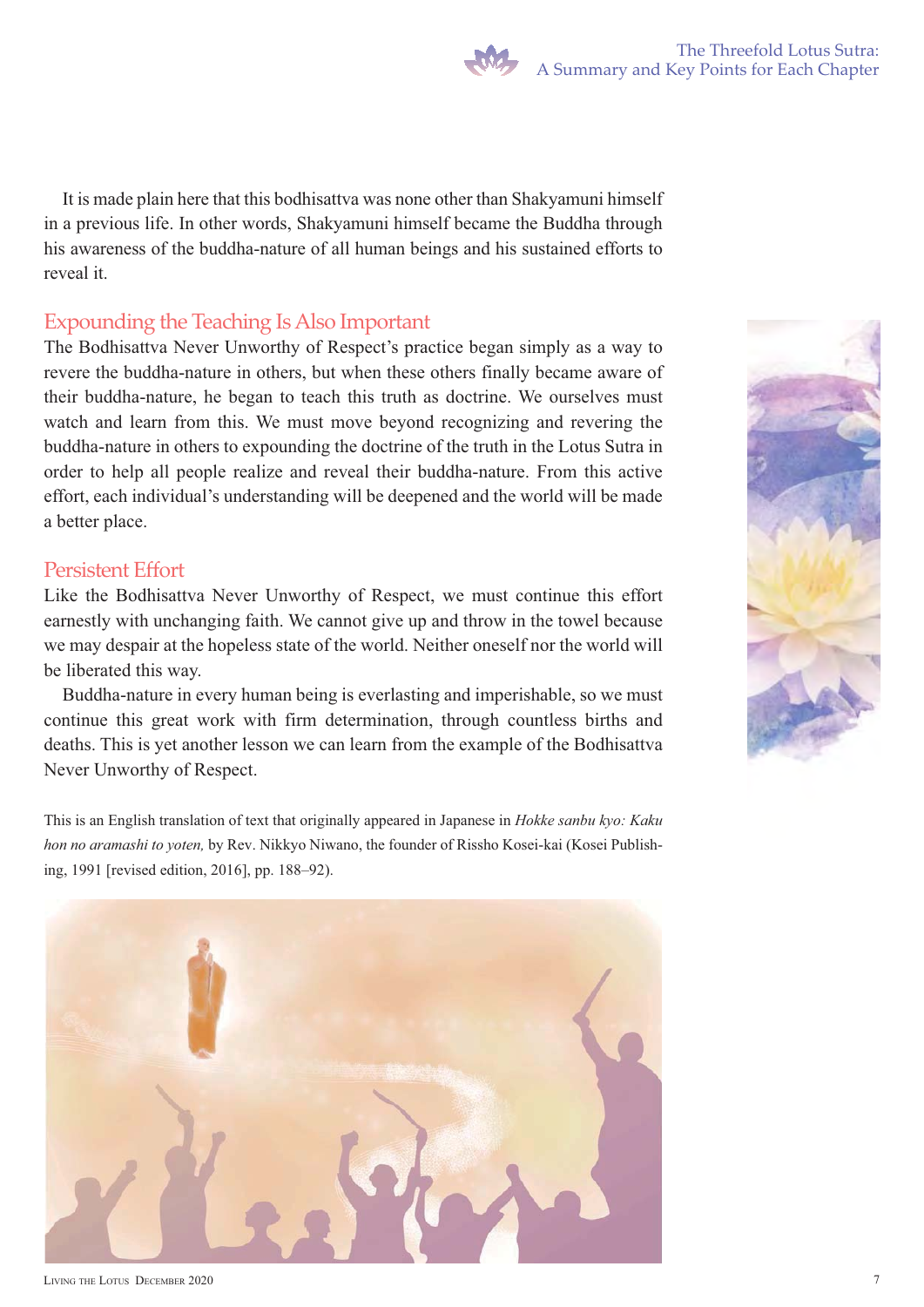#### Let Us Be Bodhisattvas Who Are Ever Diligent

Rev. Koichi Saito

D ECEMBER is the month when people wrap up the year and prepare for a fresh start.

In his message for this month, "Living Each Day Refreshed," President Nichiko Niwano reflects on this year and reminds us that, even in the midst of the trying circumstances caused by the coronavirus pandemic, it is important to always interact with people compassionately and in the spirit of "this is the place of the Way."

In particular, he calls on us to be diligent in our bodhisattva practice without forgetting to show compassion for anyone—anytime, anywhere.

On a personal note, last month I was appointed minister of the Ota Dharma Center in Tokyo and the director of the West Tokyo Division, and Rev. Keiichi Akagawa was appointed director of Rissho Kosei-kai International. Beginning this month, under the leadership of the new director, I hope that the global dissemination of the Dharma will be developed even more actively and widely.

On taking a step into a new Dharma journey myself, I pledge that I will endeavor to interact with people by always keeping the importance of compassion in mind so that every encounter may bring a seed of joy to those I meet.

Finally, I would like to express my deepest gratitude for the valuable support I've received from all of you during the last three years. Thank you very much.



*Rev. Keiichi Akagawa (left) and Rev. Koichi Saito.*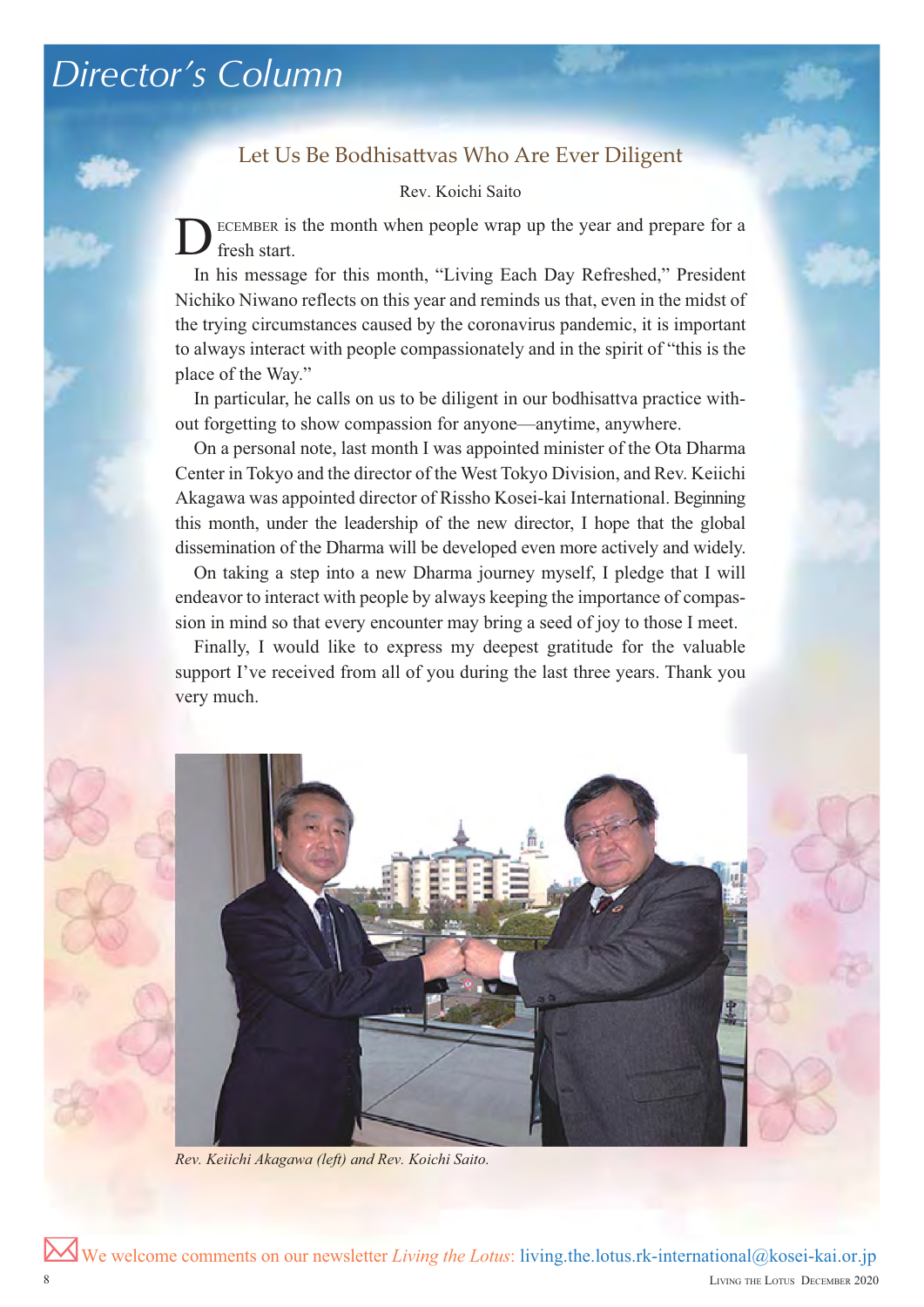

#### **Rissho Kosei-kai Buddhist Church of Hawaii**

2280 Auhuhu Street, Pearl City, HI 96782, USA TEL: 1-808-455-3212 FAX: 1-808-455-4633 Email: sangha@rkhawaii.org URL: http://www.rkhawaii.org

**Rissho Kosei-kai Maui Dharma Center** 1809 Nani Street, Wailuku, HI 96793, USA TEL: 1-808-242-6175 FAX: 1-808-244-4625

**Rissho Kosei-kai Kona Dharma Center** 73-4592 Mamalahoa Highway, Kailua-Kona, HI 96740, USA TEL: 1-808-325-0015 FAX: 1-808-333-5537

#### **Rissho Kosei-kai Buddhist Center of Los Angeles**

2707 East First Street, Los Angeles, CA 90033, USA POBox 33636, CA 90033, USA TEL: 1-323-269-4741 FAX: 1-323-269-4567 Email: rk-la@sbcglobal.net URL: http://www.rkina.org/losangeles.html

#### Please contact Rissho Kosei-kai Buddhist Center of Los Angeles

**Rissho Kosei-kai Buddhist Center of Arizona Rissho Kosei-kai Buddhist Center of Colorado Rissho Kosei-kai Buddhist Center of San Diego Rissho Kosei-kai Buddhist Center of Las Vegas Rissho Kosei-kai Buddhist Center of Dallas**

#### **Rissho Kosei-kai of San Francisco**

1031 Valencia Way, Pacifica, CA 94044, USA POBox 778, Pacifica, CA 94044, USA TEL: 1-650-359-6951 Email: info@rksf.org URL: http://www.rksf.org

#### Please contact Rissho Kosei-kai of San Francisco **Rissho Kosei-kai of Sacramento Rissho Kosei-kai of San Jose**

**Rissho Kosei-kai of New York** 320 East 39th Street, New York, NY 10016, USA TEL: 1-212-867-5677 Email: rkny39@gmail.com URL: http://rk-ny.org

**Rissho Kosei-kai of Chicago** 1 West Euclid Ave., Mt. Prospect, IL 60056, USA TEL: 1-773-842-5654 Email: murakami4838@aol.com URL: http://rkchi.org **Rissho Kosei-kai of Fort Myers** URL: http://www.rkftmyersbuddhism.org

#### **Rissho Kosei-kai Dharma Center of Oklahoma**

2745 N.W. 40th St., Oklahoma City, OK 73112, USA POBox 57138, Oklahoma City, OK 73157, USA TEL: 1-405-943-5030 FAX: 1-405-943-5303 Email: rkokdc@gmail.com URL: http://www.rkok-dharmacenter.org

**Rissho Kosei-kai Dharma Center of Denver** 1255 Galapago St. #809 Denver, CO 80204, USA TEL: 1-303-446-0792

**Rissho Kosei-kai Dharma Center of Dayton** 617 Kling Drive, Dayton, OH 45419, USA URL: http://www.rkina-dayton.com

#### **The Buddhist Center Rissho Kosei-kai International of North America (RKINA)**

2707 East First St., Suite #1, Los Angeles, CA 90033, USA TEL: 1-323-262-4430 FAX: 1-323-269-4567 Email: dharmasa@rksabuddhistcenter.org URL: http://rksabuddhistcenter.org

#### **Rissho Kosei-kai Buddhist Center of San Antonio**

(Address) 6083 Babcock Road, San Antonio, TX 78240, USA (Mail) POBox 692148, San Antonio, TX 78249, USA TEL: 1-210-558-4430 FAX: 1-210-696-7745 Email: dharmasanantonio@gmail.com URL: http://www.rkina.org/sanantonio.html

**Rissho Kosei-kai of Seattle's Buddhist Learning Center** 28621 Pacific Highway South, Federal Way, WA 98003, USA TEL: 1-253-945-0024 Email: rkseattlewashington@gmail.com URL: http://buddhistlearningcenter.org

**Rissho Kosei-kai of Vancouver** Please contact RKINA

#### **Risho Kossei-kai do Brasil**

Rua Dr. José Estefno 40, Vila Mariana, São Paulo-SP, CEP 04116-060, Brasil TEL: 55-11-5549-4446, 55-11-5573-837 Email: risho@rkk.org.br URL: http://www.rkk.org.br